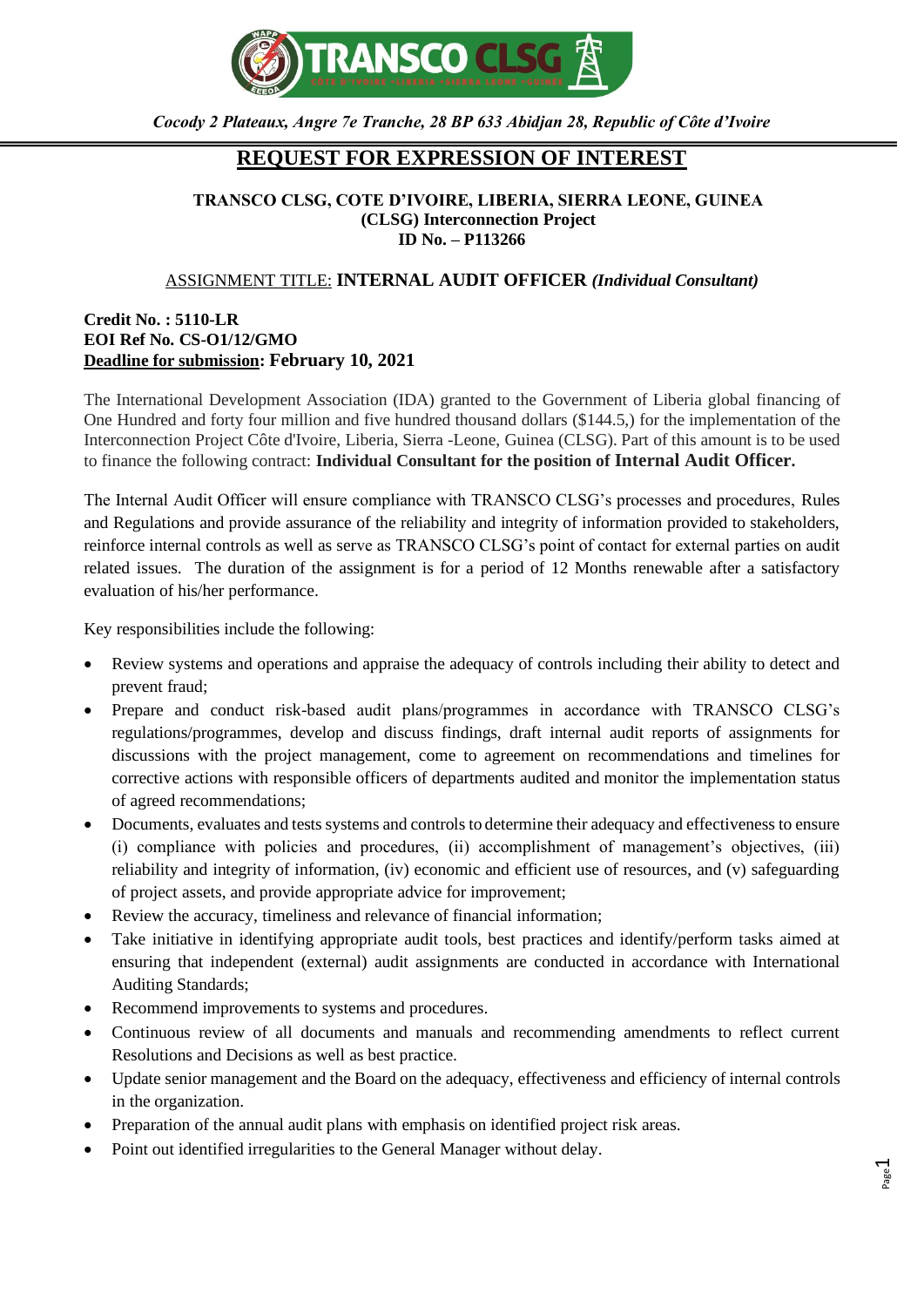- monitoring trends and development in risk-based internal audit and train internal audit staff on the new developments.
- Timely rendition of quarterly internal audit reports to the General Manager, the Bank and other stakeholders.
- Maintain a continuous review of the income and expenditure.
- Being involved in the design, implementation and testing of planned controls when major changes are made to various administrative systems, but shall not be responsible for the detailed implementation of such systems.
- Conduct ad hoc and confidential investigations as directed by the General Manager

The position is resident at the Head Office which is located in Abidjan, Cote d'Ivoire. All jobholders may however, be required to make working visits to the field offices of TRANSCO CLSG and/or the project sites located in any of the following countries: Cote d'Ivoire, Liberia, Sierra Leone and Guinea.

TRANSCO CLSG now invites eligible applicants ("Individual Consultants") to indicate their interest in providing the services described above. Interested consultants should provide information demonstrating that they have the required qualifications and relevant experience to perform the services, including CVs, description of similar assignments, experience in similar conditions, etc..

The requirements are:

- Advanced Degree in Finance, Accounting, Business Administration or equivalent in a related field is essential and an additional internationally recognised professional qualification in Auditing or Accounting such as CIA, PIIA, ACCA, ACA, is required.
- A minimum of 10 years' experience in Auditing, Accounting or Finance preferably in the power sector, 5 of which should be at a managerial level.
- Demonstrate knowledge in internal audit, COSO and compliance and risk management.
- Demonstrated quantitative and analytical skills.
- Five (5) years' relevant experience in a small or medium-sized organization (up-to 100 employees); at least one-year budget-related or finance-related work experience desired.
- Experience in an energy sector organization is and added advantage.
- Ability to work in multi-disciplinary setting in order to achieve common goals on time.
- Strong organizational skills with the ability to prioritize work load, handle multiple tasks simultaneously and attend to detail.
- Experience with word-processing programs and financial software packages used in budget analysis as well as auditing programs such as CAATs.
- Demonstrated integrity, objectivity, and confidentiality.
- Willingness to travel often.
- Submit internal audit reports to the Bank 45 days after the end of each quarter;
- Be fluent in English or French, with a working knowledge of the other.

The attention of interested individual consultants is drawn to paragraph 1.9 of the "World Bank's Guidelines: *Selection and Employment of Consultants by World Bank Borrowers under the IBRD Loans and IDA Credits and Grant"* (January 2011, Revised July 2014) setting forth the World Bank's policy on conflict of interest. *[http://siteresources.worldbank.org/INTPROCUREMENT/Resources/Consultant\\_GLs\\_English\\_Final\\_Jan201](http://siteresources.worldbank.org/INTPROCUREMENT/Resources/Consultant_GLs_English_Final_Jan2011_Revised_July1_2014.pdf) [1\\_Revised\\_July1\\_2014.pdf](http://siteresources.worldbank.org/INTPROCUREMENT/Resources/Consultant_GLs_English_Final_Jan2011_Revised_July1_2014.pdf)*

A Consultant will be selected in accordance with the Individual Consultants Selection method set out in the World Bank's *Guidelines: Selection and Employment of Consultants by World Bank Borrowers under IBRD Loans and Credit and IDA Grant"(January 2011*, Revised July 2014*). [http://siteresources.worldbank.org/INTPROCUREMENT/Resources/Consultant\\_GLs\\_English\\_Final\\_Jan201](http://siteresources.worldbank.org/INTPROCUREMENT/Resources/Consultant_GLs_English_Final_Jan2011_Revised_July1_2014.pdf) [1\\_Revised\\_July1\\_2014.pdf](http://siteresources.worldbank.org/INTPROCUREMENT/Resources/Consultant_GLs_English_Final_Jan2011_Revised_July1_2014.pdf)*